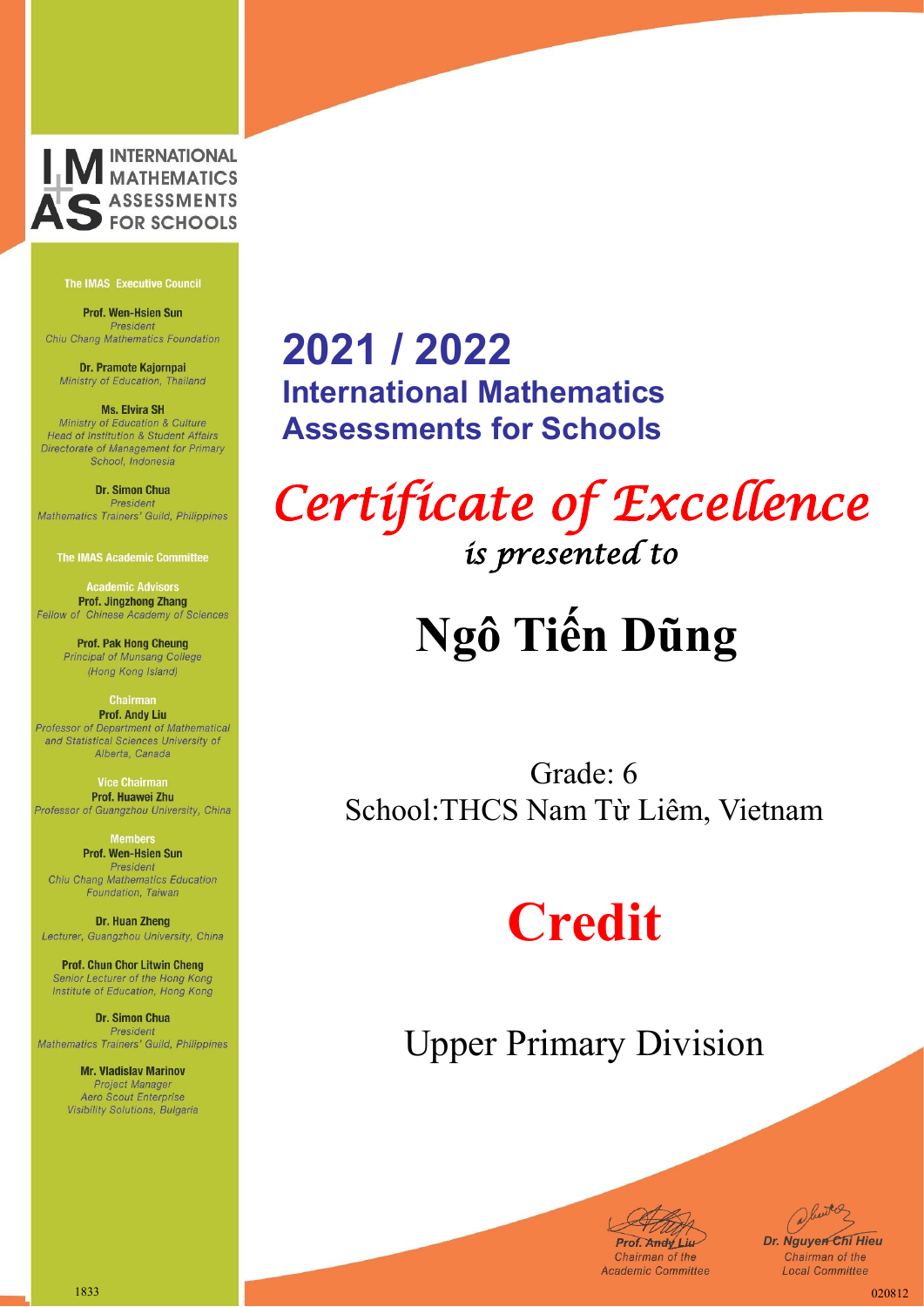

Prof. Wen-Hsien Sun President Chiu Chang Mathematics Foundation

Dr. Pramote Kajornpai Ministry of Education, Thailand

**Ms. Elvira SH** Ministry of Education & Culture Head of Institution & Student Affairs Directorate of Management for Primary School, Indonesia

Dr. Simon Chua President Mathematics Trainers' Guild, Philippines

**The IMAS Academic Committee** 

**Academic Advisors Prof. Jingzhong Zhang** Fellow of Chinese Academy of Sciences

> **Prof. Pak Hong Cheung** Principal of Munsang College (Hong Kong Island)

**Chairman Prof. Andy Liu** Professor of Department of Mathematical and Statistical Sciences University of Alberta, Canada

**Vice Chairma** Prof. Huawei Zhu Professor of Guangzhou University, China

> **Members** Prof. Wen-Hsien Sun President

Chiu Chang Mathematics Education Foundation, Taiwan

Dr. Huan Zheng Lecturer, Guangzhou University, China

**Prof. Chun Chor Litwin Cheng** Senior Lecturer of the Hong Kong Institute of Education, Hong Kong

Dr. Simon Chua President Mathematics Trainers' Guild, Philippines

> **Mr. Vladislav Marinov Project Manager Aero Scout Enterprise** Visibility Solutions, Bulgaria

### **2021 / 2022 International Mathematics Assessments for Schools**

*Certificate of Excellence is presented to* 

## **Đặng Thùy Dương**

Grade: 6 School:THCS Nam Từ Liêm, Vietnam

## **Credit**



Juster *Dr. Nguyen Chi Hieu* Chairman of the **Local Committee**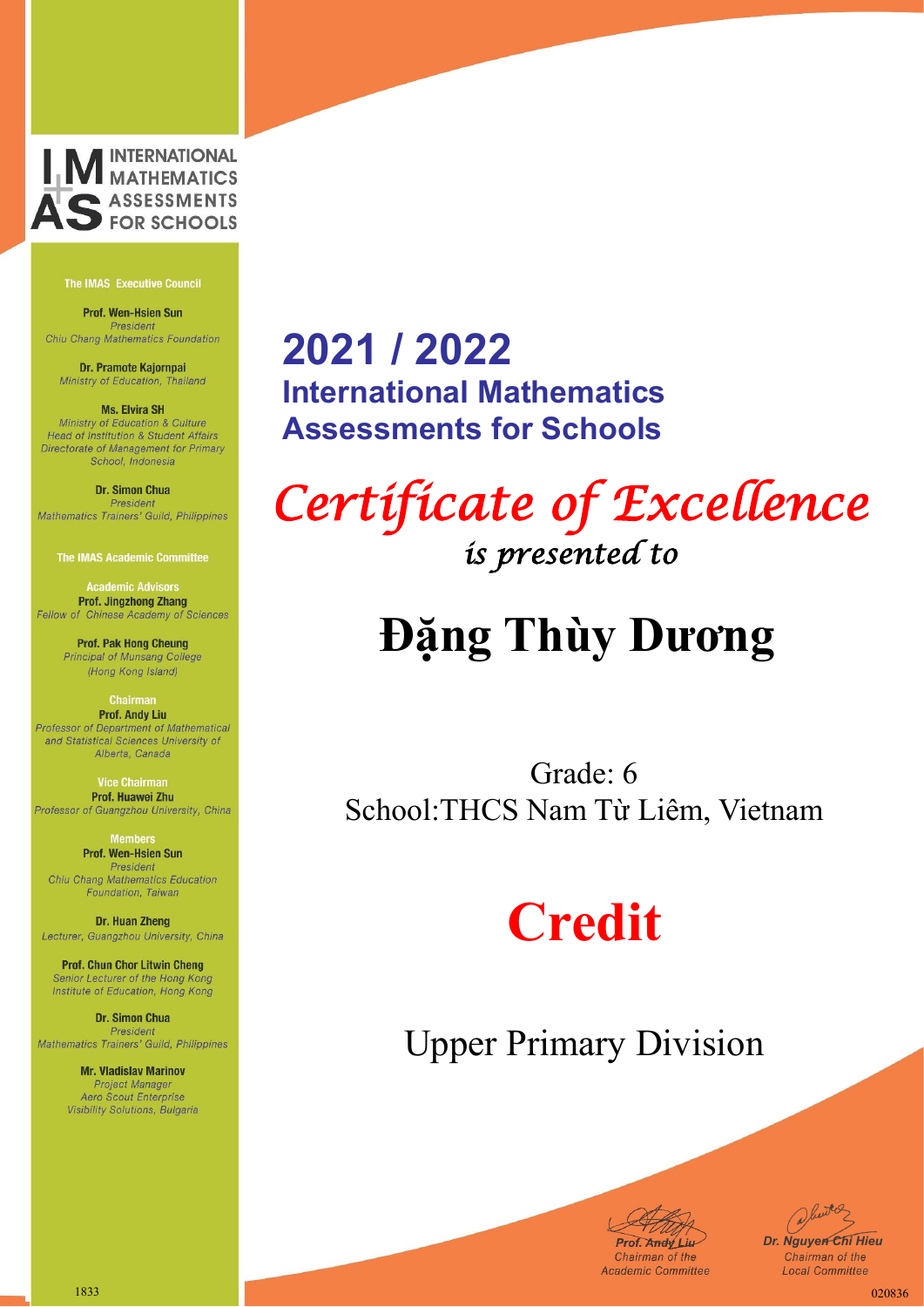

Prof. Wen-Hsien Sun President Chiu Chang Mathematics Foundation

Dr. Pramote Kajornpai Ministry of Education, Thailand

**Ms. Elvira SH** Ministry of Education & Culture Head of Institution & Student Affairs Directorate of Management for Primary School, Indonesia

Dr. Simon Chua President Mathematics Trainers' Guild, Philippines

**The IMAS Academic Committee** 

**Academic Advisors Prof. Jingzhong Zhang** Fellow of Chinese Academy of Sciences

> **Prof. Pak Hong Cheung** Principal of Munsang College (Hong Kong Island)

**Chairman Prof. Andy Liu** Professor of Department of Mathematical and Statistical Sciences University of Alberta, Canada

**Vice Chairma** Prof. Huawei Zhu Professor of Guangzhou University, China

> **Members** Prof. Wen-Hsien Sun President

Chiu Chang Mathematics Education Foundation, Taiwan

Dr. Huan Zheng Lecturer, Guangzhou University, China

**Prof. Chun Chor Litwin Cheng** Senior Lecturer of the Hong Kong Institute of Education, Hong Kong

Dr. Simon Chua President Mathematics Trainers' Guild, Philippines

> **Mr. Vladislav Marinov Project Manager** Aero Scout Enterprise Visibility Solutions, Bulgaria

### **2021 / 2022 International Mathematics Assessments for Schools**

*Certificate of Excellence is presented to* 

# **Nguyễn Tùng Dương**

Grade: 6 School:THCS Nam Từ Liêm, Vietnam

## **Credit**



*Dr. Nguyen Chi Hieu* Chairman of the **Local Committee**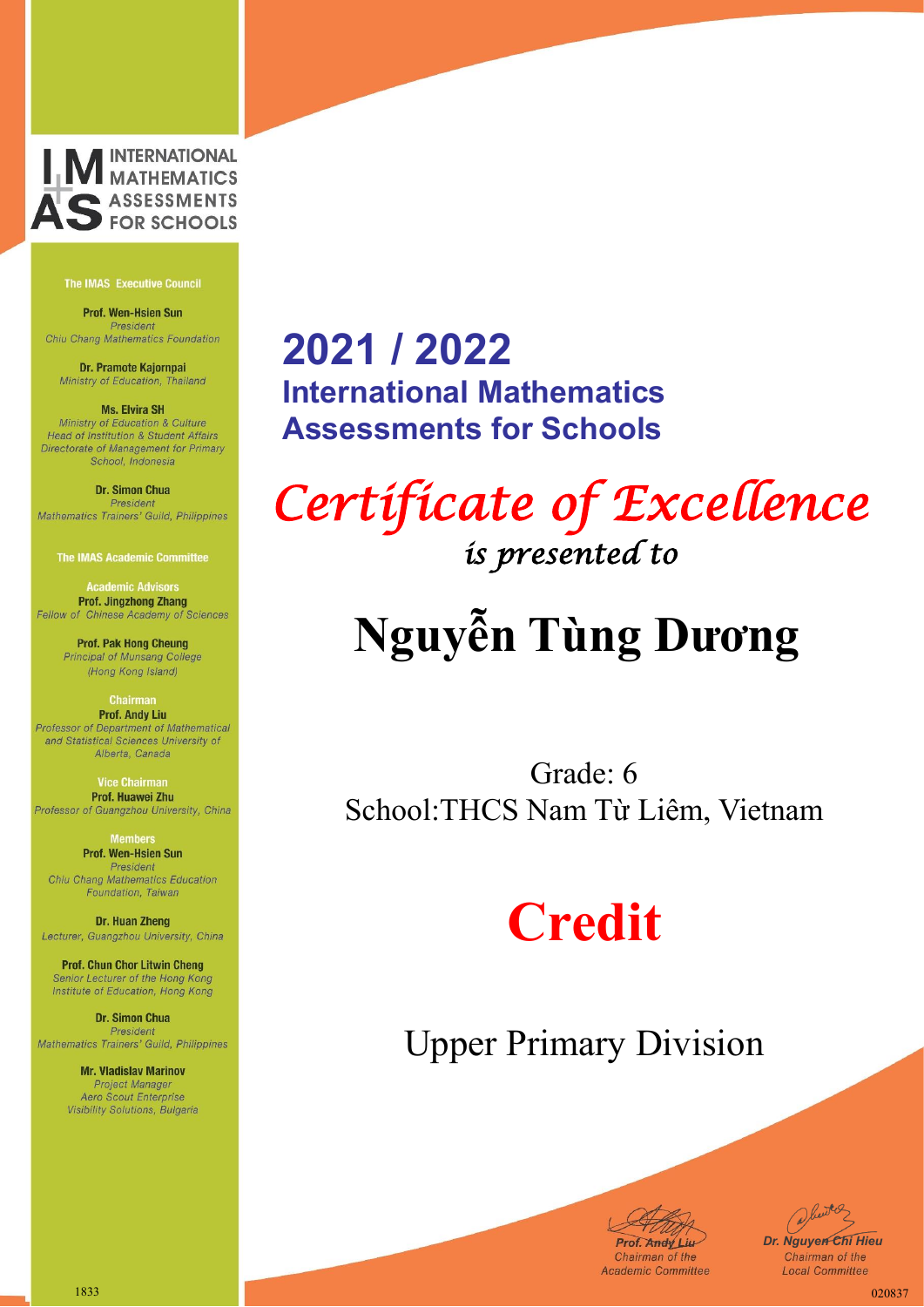

Prof. Wen-Hsien Sun President Chiu Chang Mathematics Foundation

Dr. Pramote Kajornpai Ministry of Education, Thailand

**Ms. Elvira SH** Ministry of Education & Culture Head of Institution & Student Affairs Directorate of Management for Primary School, Indonesia

Dr. Simon Chua President Mathematics Trainers' Guild, Philippines

**The IMAS Academic Committee** 

**Academic Advisors Prof. Jingzhong Zhang** Fellow of Chinese Academy of Sciences

> **Prof. Pak Hong Cheung** Principal of Munsang College (Hong Kong Island)

**Chairman Prof. Andy Liu** Professor of Department of Mathematical and Statistical Sciences University of Alberta, Canada

**Vice Chairma** Prof. Huawei Zhu Professor of Guangzhou University, China

> **Members** Prof. Wen-Hsien Sun President

Chiu Chang Mathematics Education Foundation, Taiwan

Dr. Huan Zheng Lecturer, Guangzhou University, China

**Prof. Chun Chor Litwin Cheng** Senior Lecturer of the Hong Kong Institute of Education, Hong Kong

Dr. Simon Chua President Mathematics Trainers' Guild, Philippines

> **Mr. Vladislav Marinov Project Manager** Aero Scout Enterprise Visibility Solutions, Bulgaria

### **2021 / 2022 International Mathematics Assessments for Schools**

*Certificate of Excellence is presented to* 

# **Đặng Lê Hồng Hải**

Grade: 6 School:THCS Nam Từ Liêm, Vietnam

## **Credit**



Juster *Dr. Nguyen Chi Hieu* Chairman of the **Local Committee**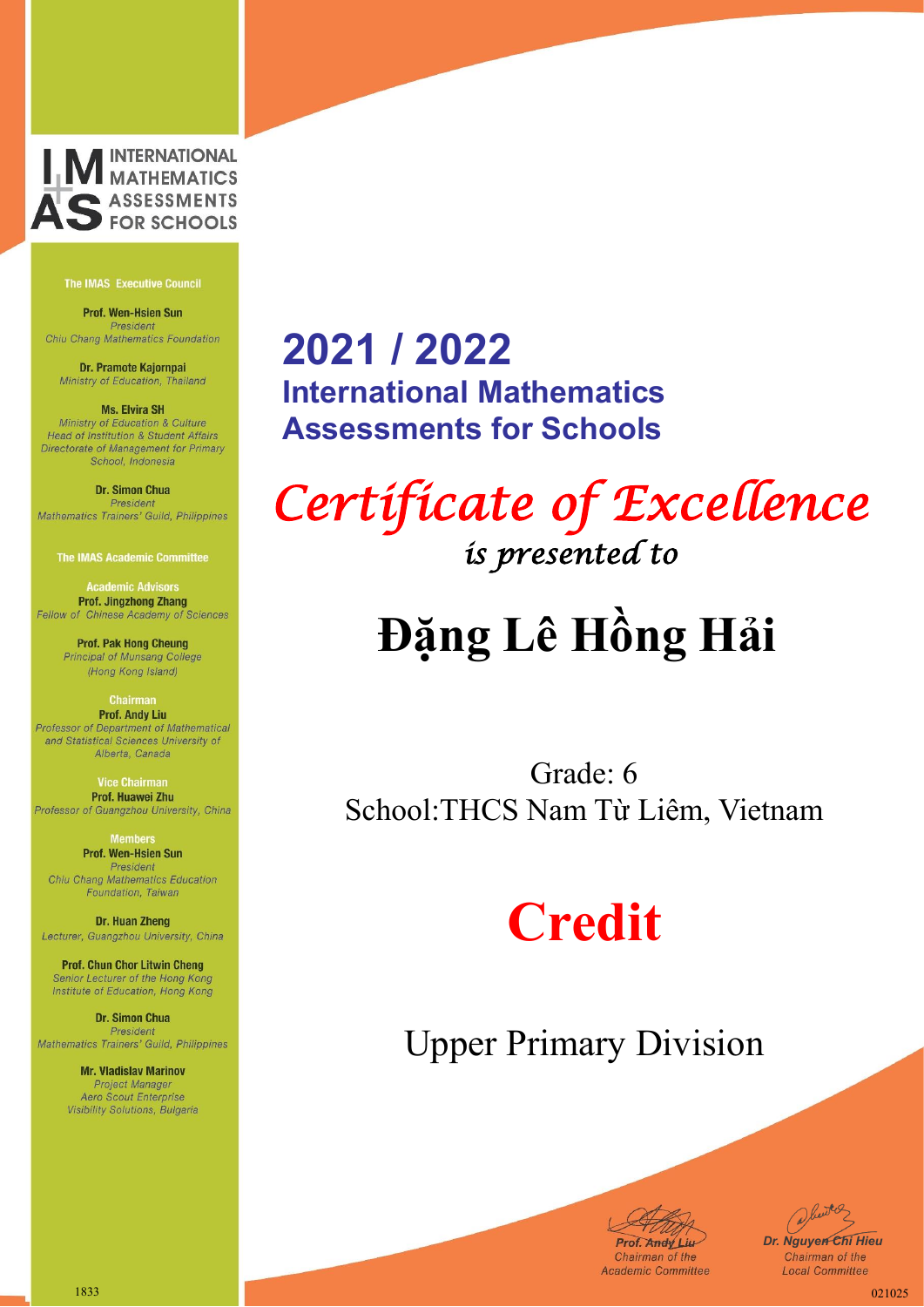

Prof. Wen-Hsien Sun President Chiu Chang Mathematics Foundation

Dr. Pramote Kajornpai Ministry of Education, Thailand

**Ms. Elvira SH** Ministry of Education & Culture Head of Institution & Student Affairs Directorate of Management for Primary School, Indonesia

Dr. Simon Chua President Mathematics Trainers' Guild, Philippines

**The IMAS Academic Committee** 

**Academic Advisors Prof. Jingzhong Zhang** Fellow of Chinese Academy of Sciences

> **Prof. Pak Hong Cheung** Principal of Munsang College (Hong Kong Island)

**Chairman Prof. Andy Liu** Professor of Department of Mathematical and Statistical Sciences University of Alberta, Canada

**Vice Chairma** Prof. Huawei Zhu Professor of Guangzhou University, China

> **Members** Prof. Wen-Hsien Sun President

Chiu Chang Mathematics Education Foundation, Taiwan

Dr. Huan Zheng Lecturer, Guangzhou University, China

**Prof. Chun Chor Litwin Cheng** Senior Lecturer of the Hong Kong Institute of Education, Hong Kong

Dr. Simon Chua President Mathematics Trainers' Guild, Philippines

> **Mr. Vladislav Marinov Project Manager** Aero Scout Enterprise Visibility Solutions, Bulgaria

### **2021 / 2022 International Mathematics Assessments for Schools**

*Certificate of Excellence is presented to* 

# **Nguyễn Phan Mỹ Linh**

Grade: 6 School:THCS Nam Từ Liêm, Vietnam

## **Credit**



Juster *Dr. Nguyen Chi Hieu* Chairman of the **Local Committee**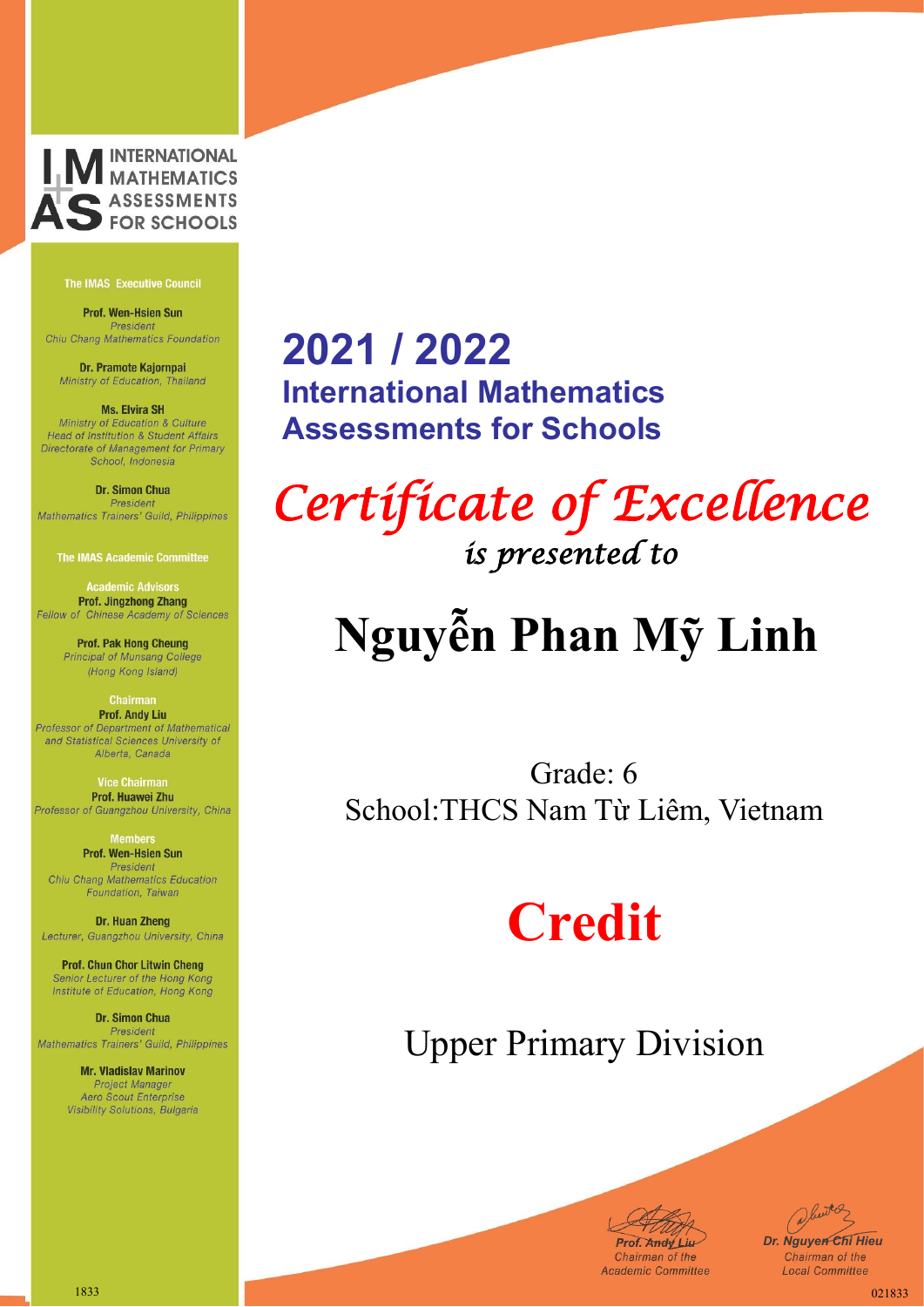

Prof. Wen-Hsien Sun President Chiu Chang Mathematics Foundation

Dr. Pramote Kajornpai Ministry of Education, Thailand

**Ms. Elvira SH** Ministry of Education & Culture Head of Institution & Student Affairs Directorate of Management for Primary School, Indonesia

Dr. Simon Chua President Mathematics Trainers' Guild, Philippines

**The IMAS Academic Committee** 

**Academic Advisors Prof. Jingzhong Zhang** Fellow of Chinese Academy of Sciences

> **Prof. Pak Hong Cheung** Principal of Munsang College (Hong Kong Island)

**Chairman Prof. Andy Liu** Professor of Department of Mathematical and Statistical Sciences University of Alberta, Canada

**Vice Chairma** Prof. Huawei Zhu Professor of Guangzhou University, China

> **Members** Prof. Wen-Hsien Sun President

Chiu Chang Mathematics Education Foundation, Taiwan

Dr. Huan Zheng Lecturer, Guangzhou University, China

**Prof. Chun Chor Litwin Cheng** Senior Lecturer of the Hong Kong Institute of Education, Hong Kong

Dr. Simon Chua President Mathematics Trainers' Guild, Philippines

> **Mr. Vladislav Marinov Project Manager** Aero Scout Enterprise Visibility Solutions, Bulgaria

### **2021 / 2022 International Mathematics Assessments for Schools**

*Certificate of Excellence is presented to* 

## **Đinh Bảo Mi**

Grade: 6 School:THCS Nam Từ Liêm, Vietnam

## **Credit**



Junited *Dr. Nguyen Chi Hieu* Chairman of the **Local Committee**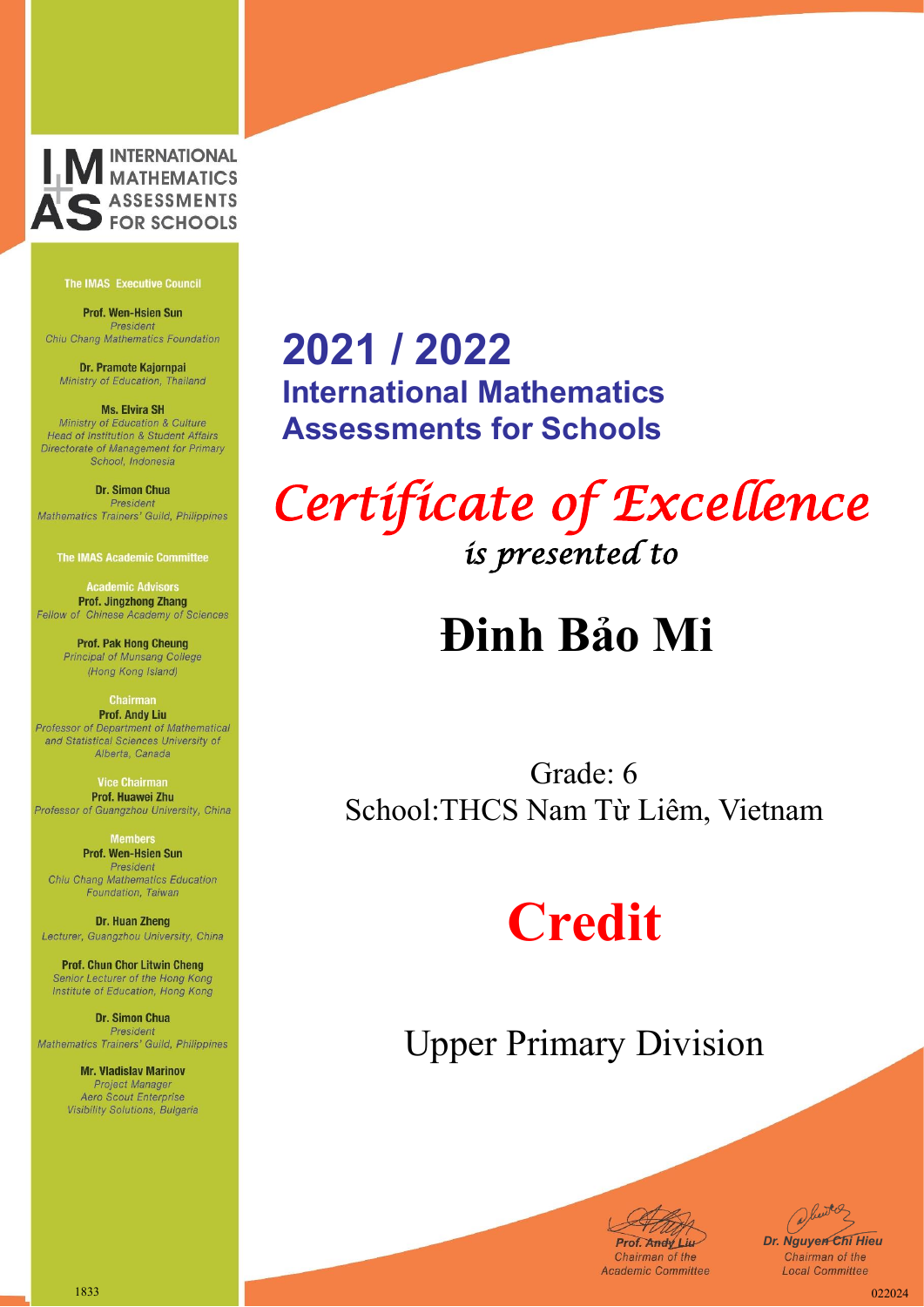

Prof. Wen-Hsien Sun President Chiu Chang Mathematics Foundation

Dr. Pramote Kajornpai Ministry of Education, Thailand

**Ms. Elvira SH** Ministry of Education & Culture Head of Institution & Student Affairs Directorate of Management for Primary School, Indonesia

Dr. Simon Chua President Mathematics Trainers' Guild, Philippines

**The IMAS Academic Committee** 

**Academic Advisors Prof. Jingzhong Zhang** Fellow of Chinese Academy of Sciences

> **Prof. Pak Hong Cheung** Principal of Munsang College (Hong Kong Island)

**Chairman Prof. Andy Liu** Professor of Department of Mathematical and Statistical Sciences University of Alberta, Canada

**Vice Chairma** Prof. Huawei Zhu Professor of Guangzhou University, China

> **Members** Prof. Wen-Hsien Sun President

Chiu Chang Mathematics Education Foundation, Taiwan

Dr. Huan Zheng Lecturer, Guangzhou University, China

**Prof. Chun Chor Litwin Cheng** Senior Lecturer of the Hong Kong Institute of Education, Hong Kong

Dr. Simon Chua President Mathematics Trainers' Guild, Philippines

> **Mr. Vladislav Marinov Project Manager** Aero Scout Enterprise Visibility Solutions, Bulgaria

### **2021 / 2022 International Mathematics Assessments for Schools**

*Certificate of Excellence is presented to* 

# **Nguyễn Phương Minh**

Grade: 6 School:THCS Nam Từ Liêm, Vietnam

## **Credit**



Juster *Dr. Nguyen Chi Hieu* Chairman of the **Local Committee**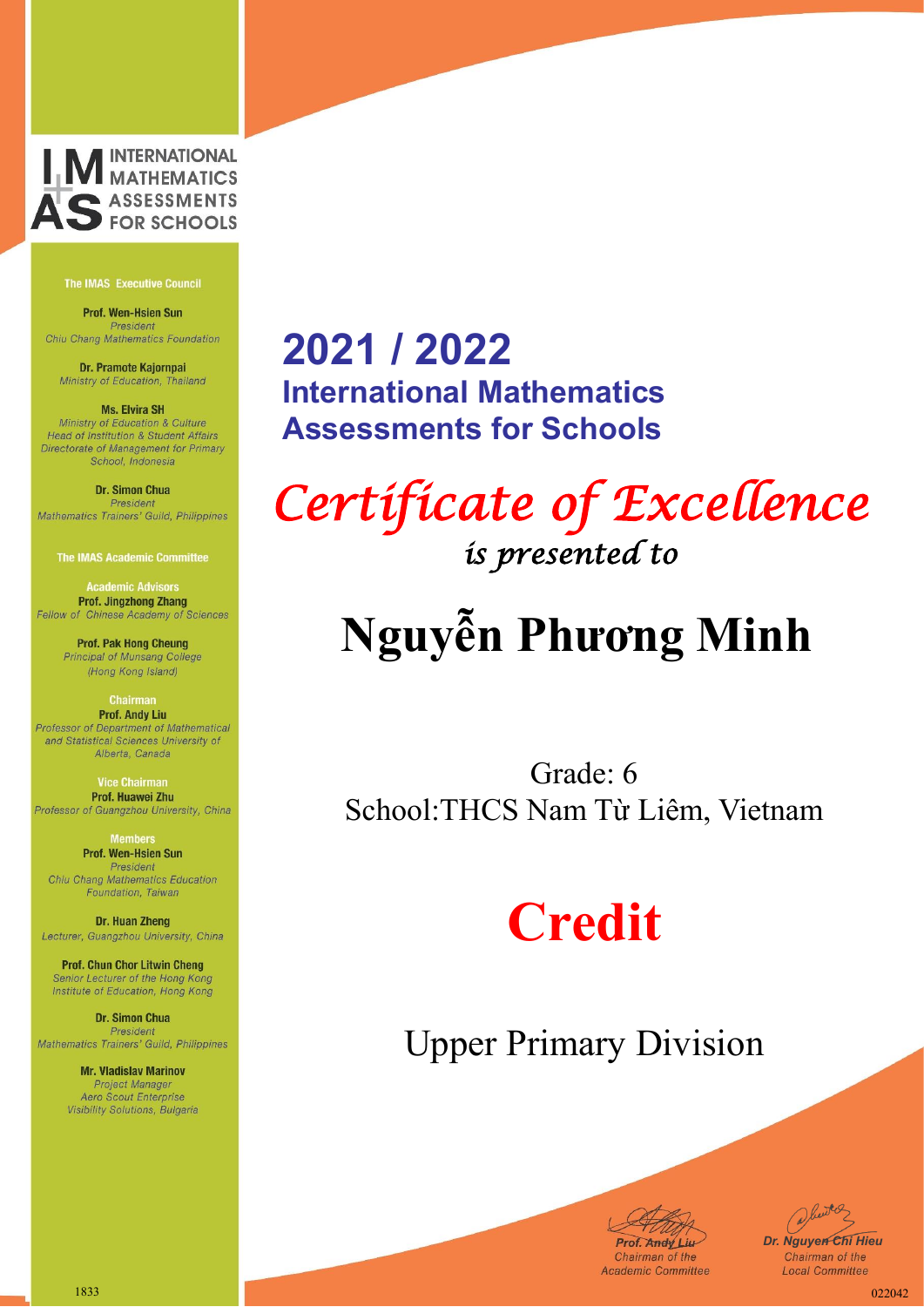

Prof. Wen-Hsien Sun President Chiu Chang Mathematics Foundation

Dr. Pramote Kajornpai Ministry of Education, Thailand

**Ms. Elvira SH** Ministry of Education & Culture Head of Institution & Student Affairs Directorate of Management for Primary School, Indonesia

Dr. Simon Chua President Mathematics Trainers' Guild, Philippines

**The IMAS Academic Committee** 

**Academic Advisors Prof. Jingzhong Zhang** Fellow of Chinese Academy of Sciences

> **Prof. Pak Hong Cheung** Principal of Munsang College (Hong Kong Island)

**Chairman Prof. Andy Liu** Professor of Department of Mathematical and Statistical Sciences University of Alberta, Canada

**Vice Chairma** Prof. Huawei Zhu Professor of Guangzhou University, China

> **Members** Prof. Wen-Hsien Sun President

Chiu Chang Mathematics Education Foundation, Taiwan

Dr. Huan Zheng Lecturer, Guangzhou University, China

**Prof. Chun Chor Litwin Cheng** Senior Lecturer of the Hong Kong Institute of Education, Hong Kong

Dr. Simon Chua President Mathematics Trainers' Guild, Philippines

> **Mr. Vladislav Marinov Project Manager** Aero Scout Enterprise Visibility Solutions, Bulgaria

### **2021 / 2022 International Mathematics Assessments for Schools**

*Certificate of Excellence is presented to* 

# **Trần Thảo Nguyên**

Grade: 6 School:THCS Nam Từ Liêm, Vietnam

## **Credit**



Juster *Dr. Nguyen Chi Hieu* Chairman of the **Local Committee**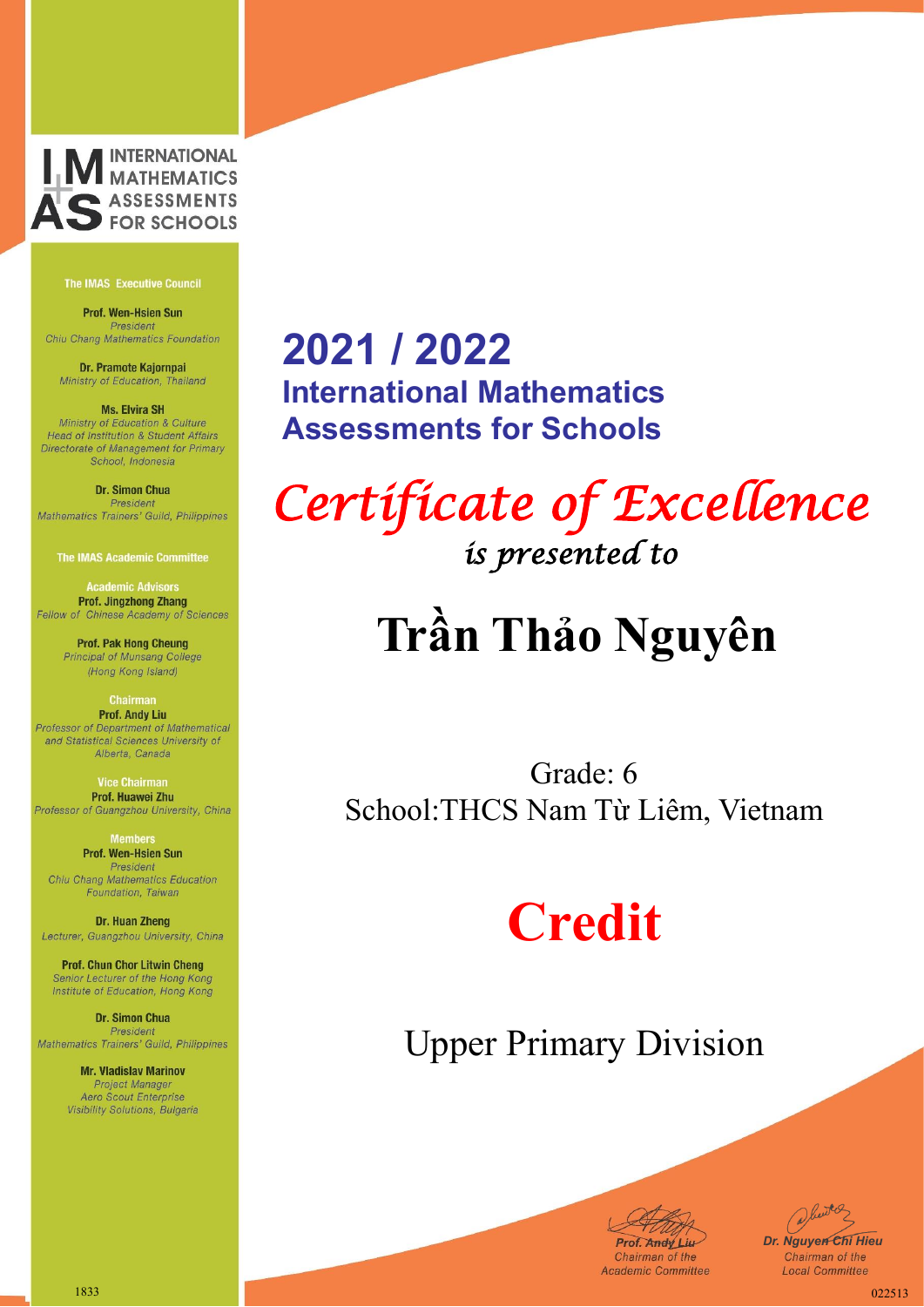

Prof. Wen-Hsien Sun President Chiu Chang Mathematics Foundation

Dr. Pramote Kajornpai Ministry of Education, Thailand

**Ms. Elvira SH** Ministry of Education & Culture Head of Institution & Student Affairs Directorate of Management for Primary School, Indonesia

**Dr. Simon Chua** President Mathematics Trainers' Guild, Philippines

**The IMAS Academic Committee** 

**Academic Advisors Prof. Jingzhong Zhang** Fellow of Chinese Academy of Sciences

> **Prof. Pak Hong Cheung** Principal of Munsang College (Hong Kong Island)

**Chairman Prof. Andy Liu** Professor of Department of Mathematical and Statistical Sciences University of Alberta, Canada

**Vice Chairma** Prof. Huawei Zhu Professor of Guangzhou University, China

> **Members** Prof. Wen-Hsien Sun President

Chiu Chang Mathematics Education Foundation, Taiwan

Dr. Huan Zheng Lecturer, Guangzhou University, China

**Prof. Chun Chor Litwin Cheng** Senior Lecturer of the Hong Kong Institute of Education, Hong Kong

Dr. Simon Chua President Mathematics Trainers' Guild, Philippines

> **Mr. Vladislav Marinov Project Manager** Aero Scout Enterprise Visibility Solutions, Bulgaria

### **2021 / 2022 International Mathematics Assessments for Schools**

*Certificate of Excellence is presented to* 

## **Đỗ Trọng Tùng Quân**

Grade: 6 School:THCS Nam Từ Liêm, Vietnam

## **High Distinction**

Upper Primary Division



Junited *Dr. Nguyen Chi Hieu* Chairman of the **Local Committee** 

1833 022830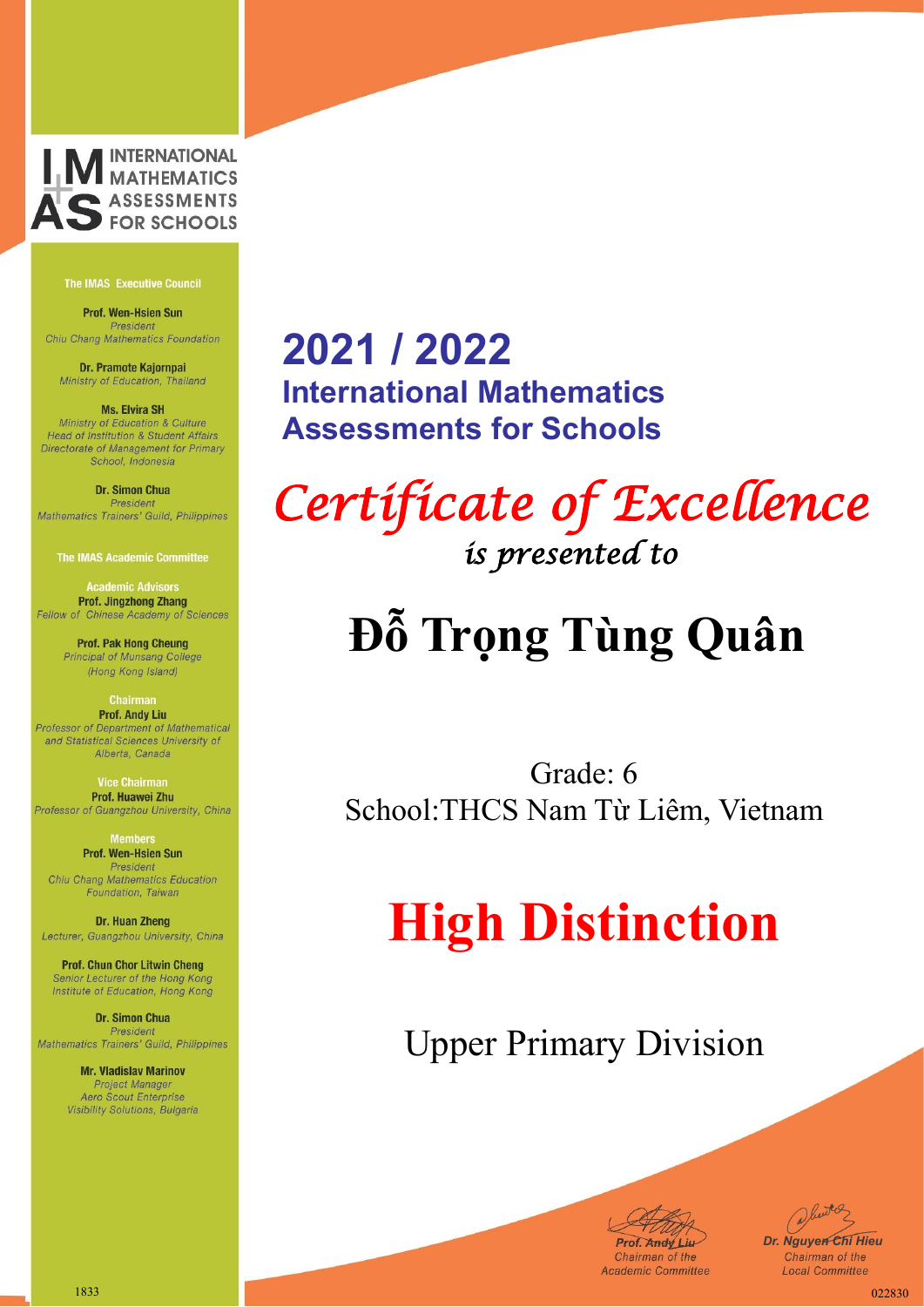

Prof. Wen-Hsien Sun President Chiu Chang Mathematics Foundation

Dr. Pramote Kajornpai Ministry of Education, Thailand

**Ms. Elvira SH** Ministry of Education & Culture Head of Institution & Student Affairs Directorate of Management for Primary School, Indonesia

Dr. Simon Chua President Mathematics Trainers' Guild, Philippines

**The IMAS Academic Committee** 

**Academic Advisors Prof. Jingzhong Zhang** Fellow of Chinese Academy of Sciences

> **Prof. Pak Hong Cheung** Principal of Munsang College (Hong Kong Island)

**Chairman Prof. Andy Liu** Professor of Department of Mathematical and Statistical Sciences University of Alberta, Canada

**Vice Chairma** Prof. Huawei Zhu Professor of Guangzhou University, China

> **Members** Prof. Wen-Hsien Sun President

Chiu Chang Mathematics Education Foundation, Taiwan

Dr. Huan Zheng Lecturer, Guangzhou University, China

**Prof. Chun Chor Litwin Cheng** Senior Lecturer of the Hong Kong Institute of Education, Hong Kong

Dr. Simon Chua President Mathematics Trainers' Guild, Philippines

> **Mr. Vladislav Marinov Project Manager** Aero Scout Enterprise Visibility Solutions, Bulgaria

### **2021 / 2022 International Mathematics Assessments for Schools**

*Certificate of Excellence is presented to* 

## **Ngô Minh Quân**

Grade: 6 School:THCS Nam Từ Liêm, Vietnam

## **Credit**



Juster *Dr. Nguyen Chi Hieu* Chairman of the **Local Committee**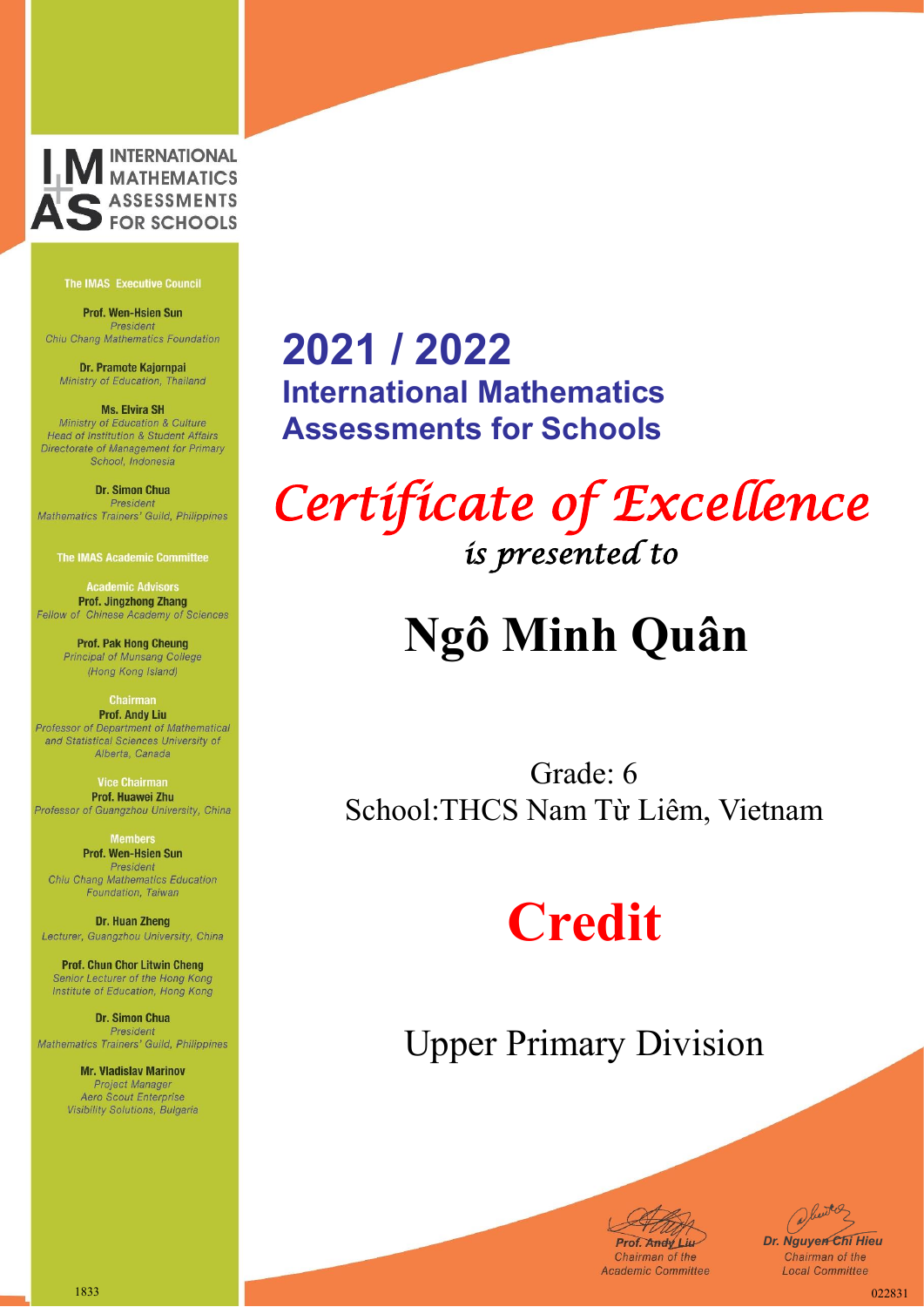

Prof. Wen-Hsien Sun President Chiu Chang Mathematics Foundation

Dr. Pramote Kajornpai Ministry of Education, Thailand

**Ms. Elvira SH** Ministry of Education & Culture Head of Institution & Student Affairs Directorate of Management for Primary School, Indonesia

Dr. Simon Chua President Mathematics Trainers' Guild, Philippines

**The IMAS Academic Committee** 

**Academic Advisors Prof. Jingzhong Zhang** Fellow of Chinese Academy of Sciences

> **Prof. Pak Hong Cheung** Principal of Munsang College (Hong Kong Island)

**Chairman Prof. Andy Liu** Professor of Department of Mathematical and Statistical Sciences University of Alberta, Canada

**Vice Chairma** Prof. Huawei Zhu Professor of Guangzhou University, China

> **Members** Prof. Wen-Hsien Sun President

Chiu Chang Mathematics Education Foundation, Taiwan

Dr. Huan Zheng Lecturer, Guangzhou University, China

**Prof. Chun Chor Litwin Cheng** Senior Lecturer of the Hong Kong Institute of Education, Hong Kong

Dr. Simon Chua President Mathematics Trainers' Guild, Philippines

> **Mr. Vladislav Marinov Project Manager** Aero Scout Enterprise Visibility Solutions, Bulgaria

### **2021 / 2022 International Mathematics Assessments for Schools**

*Certificate of Excellence is presented to* 

## **Hà Đăng An**

Grade: 7 School:THCS Nam Từ Liêm, Vietnam

## **Distinction**



Junited *Dr. Nguyen Chi Hieu* Chairman of the **Local Committee**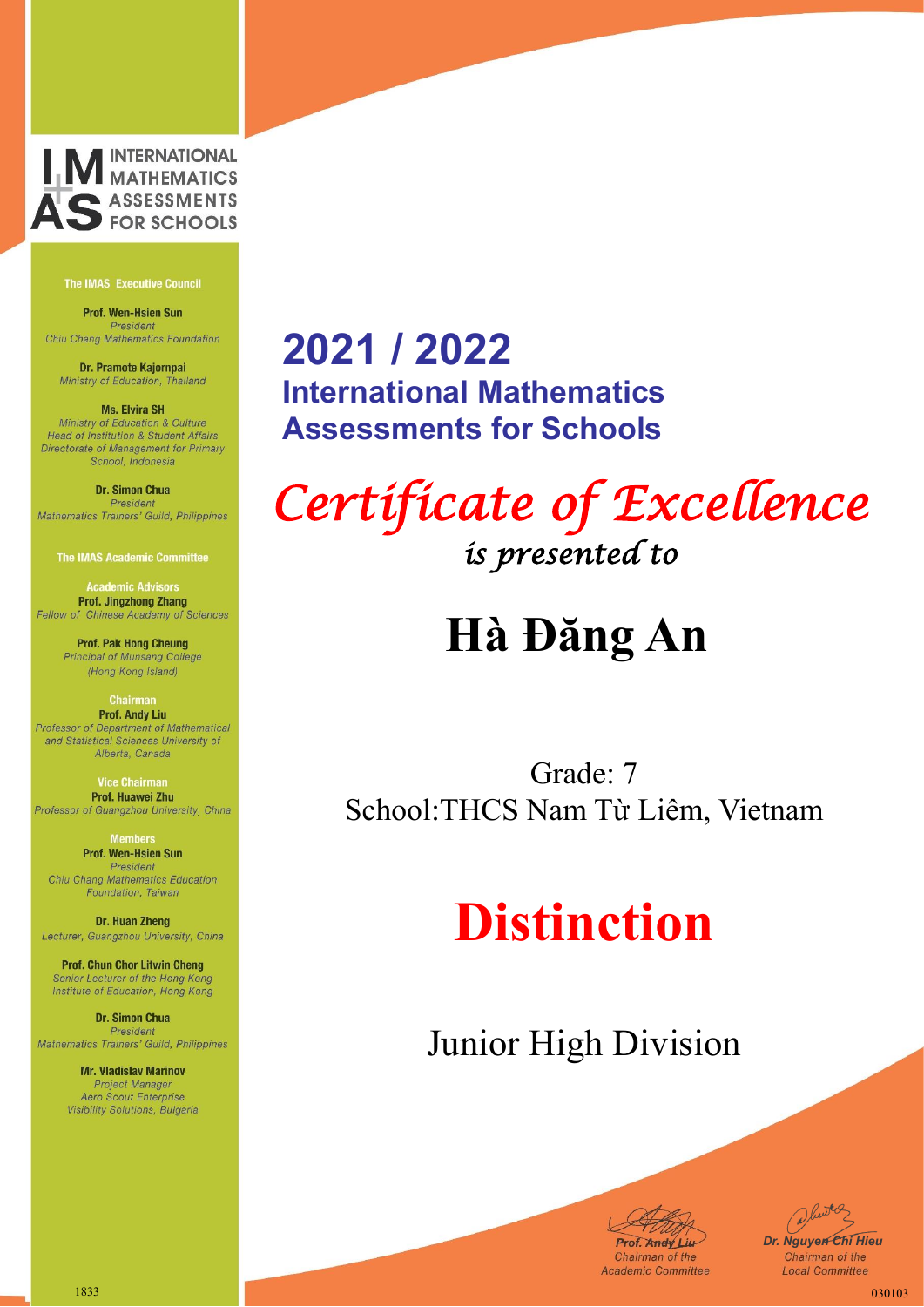

Prof. Wen-Hsien Sun President Chiu Chang Mathematics Foundation

Dr. Pramote Kajornpai Ministry of Education, Thailand

**Ms. Elvira SH** Ministry of Education & Culture Head of Institution & Student Affairs Directorate of Management for Primary School, Indonesia

Dr. Simon Chua President Mathematics Trainers' Guild, Philippines

**The IMAS Academic Committee** 

**Academic Advisors Prof. Jingzhong Zhang** Fellow of Chinese Academy of Sciences

> **Prof. Pak Hong Cheung** Principal of Munsang College (Hong Kong Island)

**Chairman Prof. Andy Liu** Professor of Department of Mathematical and Statistical Sciences University of Alberta, Canada

**Vice Chairma** Prof. Huawei Zhu Professor of Guangzhou University, China

> **Members** Prof. Wen-Hsien Sun President

Chiu Chang Mathematics Education Foundation, Taiwan

Dr. Huan Zheng Lecturer, Guangzhou University, China

**Prof. Chun Chor Litwin Cheng** Senior Lecturer of the Hong Kong Institute of Education, Hong Kong

Dr. Simon Chua President Mathematics Trainers' Guild, Philippines

> **Mr. Vladislav Marinov Project Manager** Aero Scout Enterprise Visibility Solutions, Bulgaria

### **2021 / 2022 International Mathematics Assessments for Schools**

*Certificate of Excellence is presented to* 

## **Phạm Vũ Anh Đức**

Grade: 7 School:THCS Nam Từ Liêm, Vietnam

## **Credit**



Junited *Dr. Nguyen Chi Hieu* Chairman of the **Local Committee**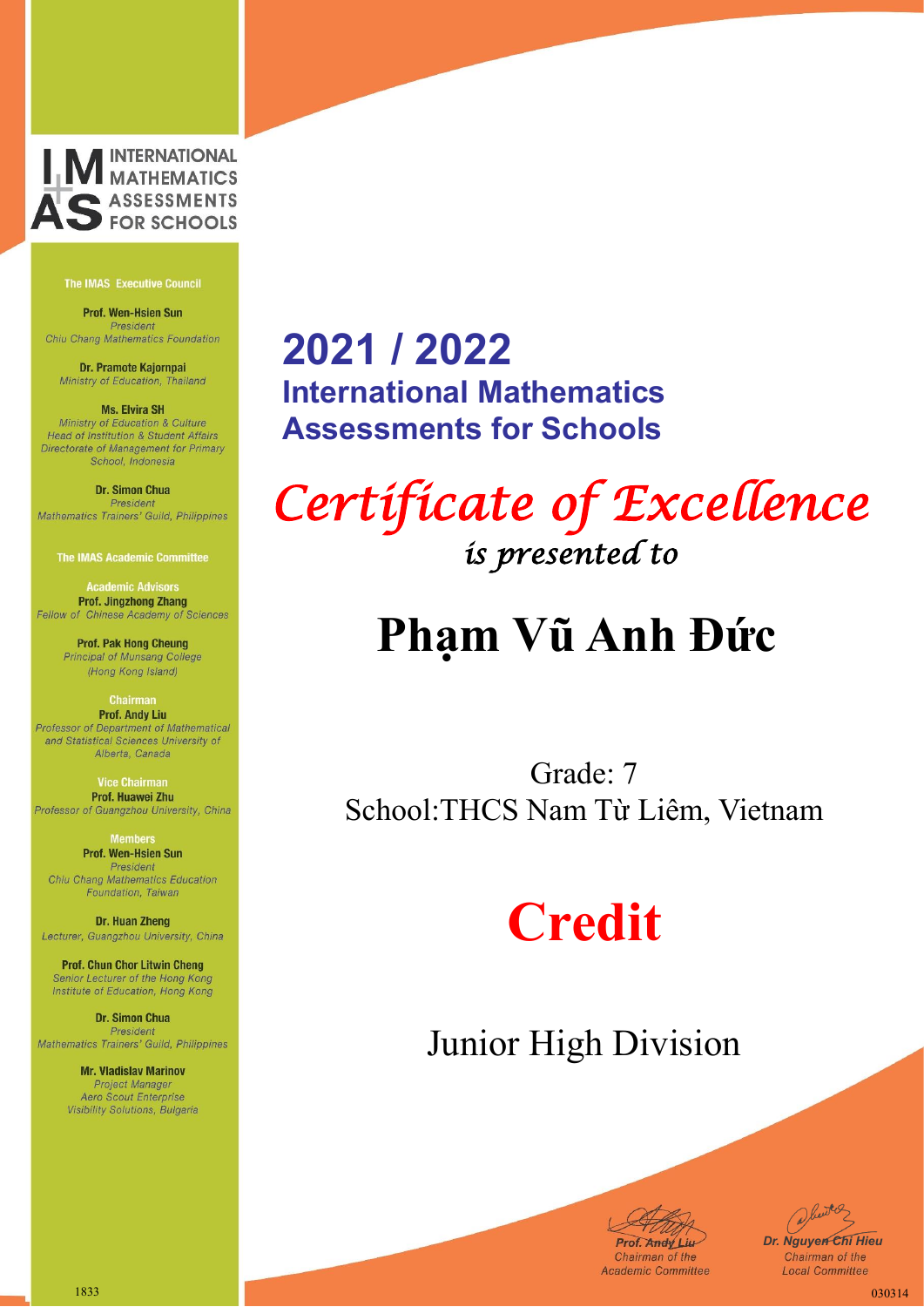

Prof. Wen-Hsien Sun President Chiu Chang Mathematics Foundation

Dr. Pramote Kajornpai Ministry of Education, Thailand

**Ms. Elvira SH** Ministry of Education & Culture Head of Institution & Student Affairs Directorate of Management for Primary School, Indonesia

Dr. Simon Chua President Mathematics Trainers' Guild, Philippines

**The IMAS Academic Committee** 

**Academic Advisors Prof. Jingzhong Zhang** Fellow of Chinese Academy of Sciences

> **Prof. Pak Hong Cheung** Principal of Munsang College (Hong Kong Island)

**Chairman Prof. Andy Liu** Professor of Department of Mathematical and Statistical Sciences University of Alberta, Canada

**Vice Chairma** Prof. Huawei Zhu Professor of Guangzhou University, China

> **Members** Prof. Wen-Hsien Sun President

Chiu Chang Mathematics Education Foundation, Taiwan

Dr. Huan Zheng Lecturer, Guangzhou University, China

**Prof. Chun Chor Litwin Cheng** Senior Lecturer of the Hong Kong Institute of Education, Hong Kong

Dr. Simon Chua President Mathematics Trainers' Guild, Philippines

> **Mr. Vladislav Marinov Project Manager** Aero Scout Enterprise Visibility Solutions, Bulgaria

### **2021 / 2022 International Mathematics Assessments for Schools**

*Certificate of Excellence is presented to* 

# **Nguyễn Thanh Hải**

Grade: 7 School:THCS Nam Từ Liêm, Vietnam

## **Credit**



Juster *Dr. Nguyen Chi Hieu* Chairman of the **Local Committee**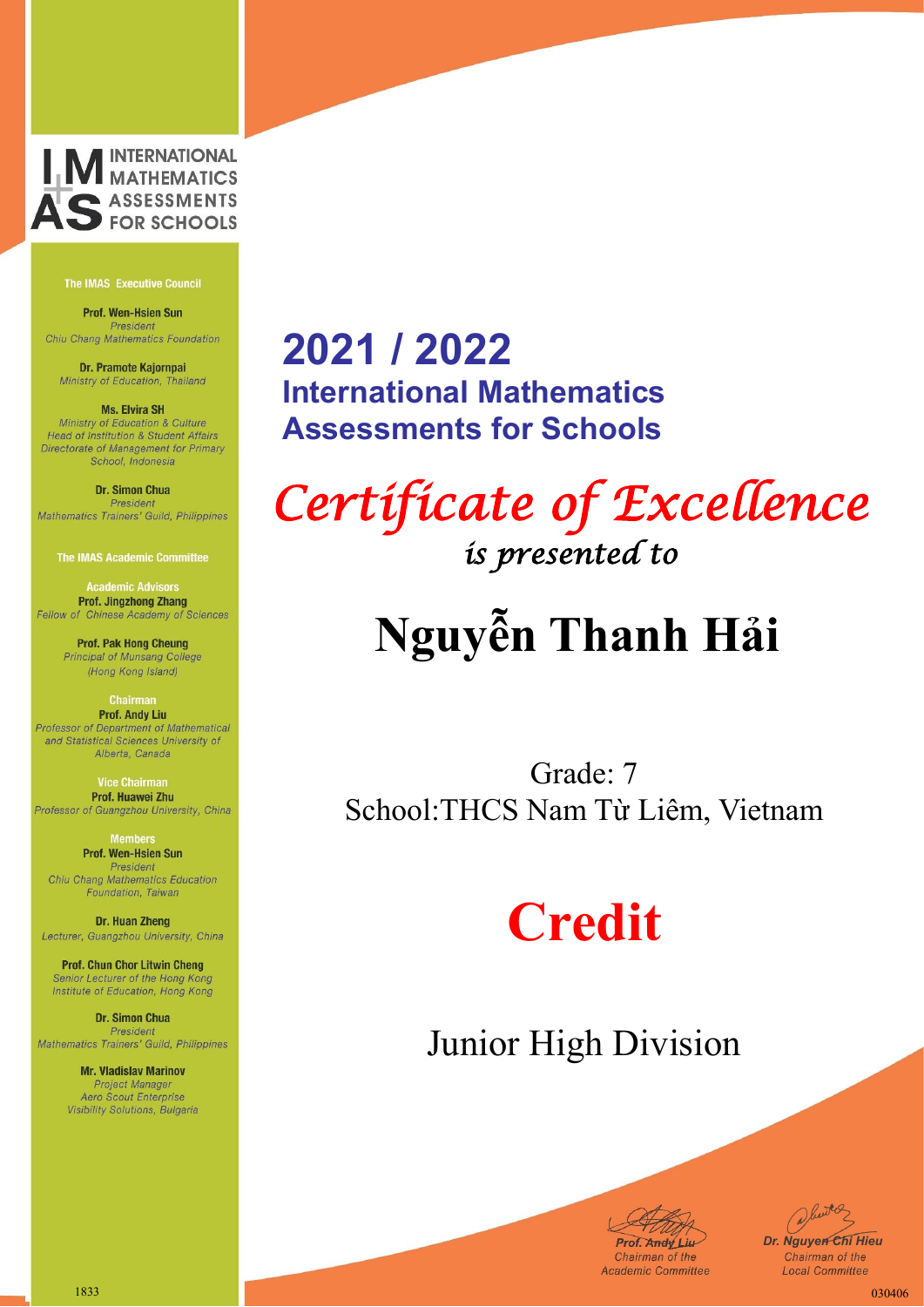

Prof. Wen-Hsien Sun President Chiu Chang Mathematics Foundation

Dr. Pramote Kajornpai Ministry of Education, Thailand

**Ms. Elvira SH** Ministry of Education & Culture Head of Institution & Student Affairs Directorate of Management for Primary School, Indonesia

Dr. Simon Chua President Mathematics Trainers' Guild, Philippines

**The IMAS Academic Committee** 

**Academic Advisors Prof. Jingzhong Zhang** Fellow of Chinese Academy of Sciences

> **Prof. Pak Hong Cheung** Principal of Munsang College (Hong Kong Island)

**Chairman Prof. Andy Liu** Professor of Department of Mathematical and Statistical Sciences University of Alberta, Canada

**Vice Chairma** Prof. Huawei Zhu Professor of Guangzhou University, China

> **Members** Prof. Wen-Hsien Sun President

Chiu Chang Mathematics Education Foundation, Taiwan

Dr. Huan Zheng Lecturer, Guangzhou University, China

**Prof. Chun Chor Litwin Cheng** Senior Lecturer of the Hong Kong Institute of Education, Hong Kong

Dr. Simon Chua President Mathematics Trainers' Guild, Philippines

> **Mr. Vladislav Marinov Project Manager** Aero Scout Enterprise Visibility Solutions, Bulgaria

### **2021 / 2022 International Mathematics Assessments for Schools**

*Certificate of Excellence is presented to* 

## **Bùi Thanh Mai**

Grade: 7 School:THCS Nam Từ Liêm, Vietnam

## **Credit**



Juster *Dr. Nguyen Chi Hieu* Chairman of the **Local Committee**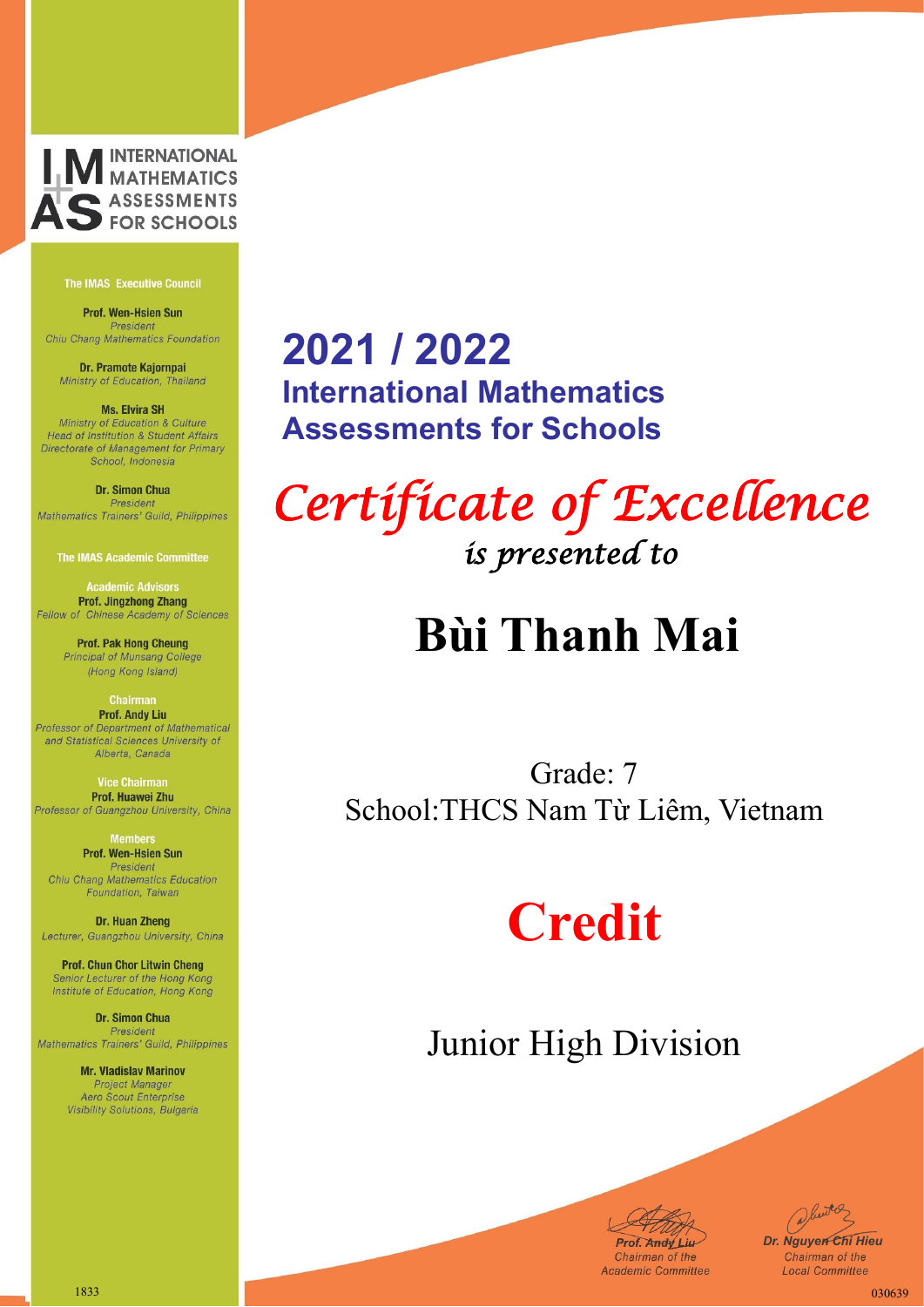

Prof. Wen-Hsien Sun President Chiu Chang Mathematics Foundation

Dr. Pramote Kajornpai Ministry of Education, Thailand

**Ms. Elvira SH** Ministry of Education & Culture Head of Institution & Student Affairs Directorate of Management for Primary School, Indonesia

Dr. Simon Chua President Mathematics Trainers' Guild, Philippines

**The IMAS Academic Committee** 

**Academic Advisors Prof. Jingzhong Zhang** Fellow of Chinese Academy of Sciences

> **Prof. Pak Hong Cheung** Principal of Munsang College (Hong Kong Island)

**Chairman Prof. Andy Liu** Professor of Department of Mathematical and Statistical Sciences University of Alberta, Canada

**Vice Chairma** Prof. Huawei Zhu Professor of Guangzhou University, China

> **Members** Prof. Wen-Hsien Sun President

Chiu Chang Mathematics Education Foundation, Taiwan

Dr. Huan Zheng Lecturer, Guangzhou University, China

**Prof. Chun Chor Litwin Cheng** Senior Lecturer of the Hong Kong Institute of Education, Hong Kong

Dr. Simon Chua President Mathematics Trainers' Guild, Philippines

> **Mr. Vladislav Marinov Project Manager** Aero Scout Enterprise Visibility Solutions, Bulgaria

### **2021 / 2022 International Mathematics Assessments for Schools**

*Certificate of Excellence is presented to* 

# **Nguyễn Vĩnh Hùng Phong**

Grade: 7 School:THCS Nam Từ Liêm, Vietnam

## **Credit**



*Dr. Nguyen Chi Hieu* Chairman of the **Local Committee**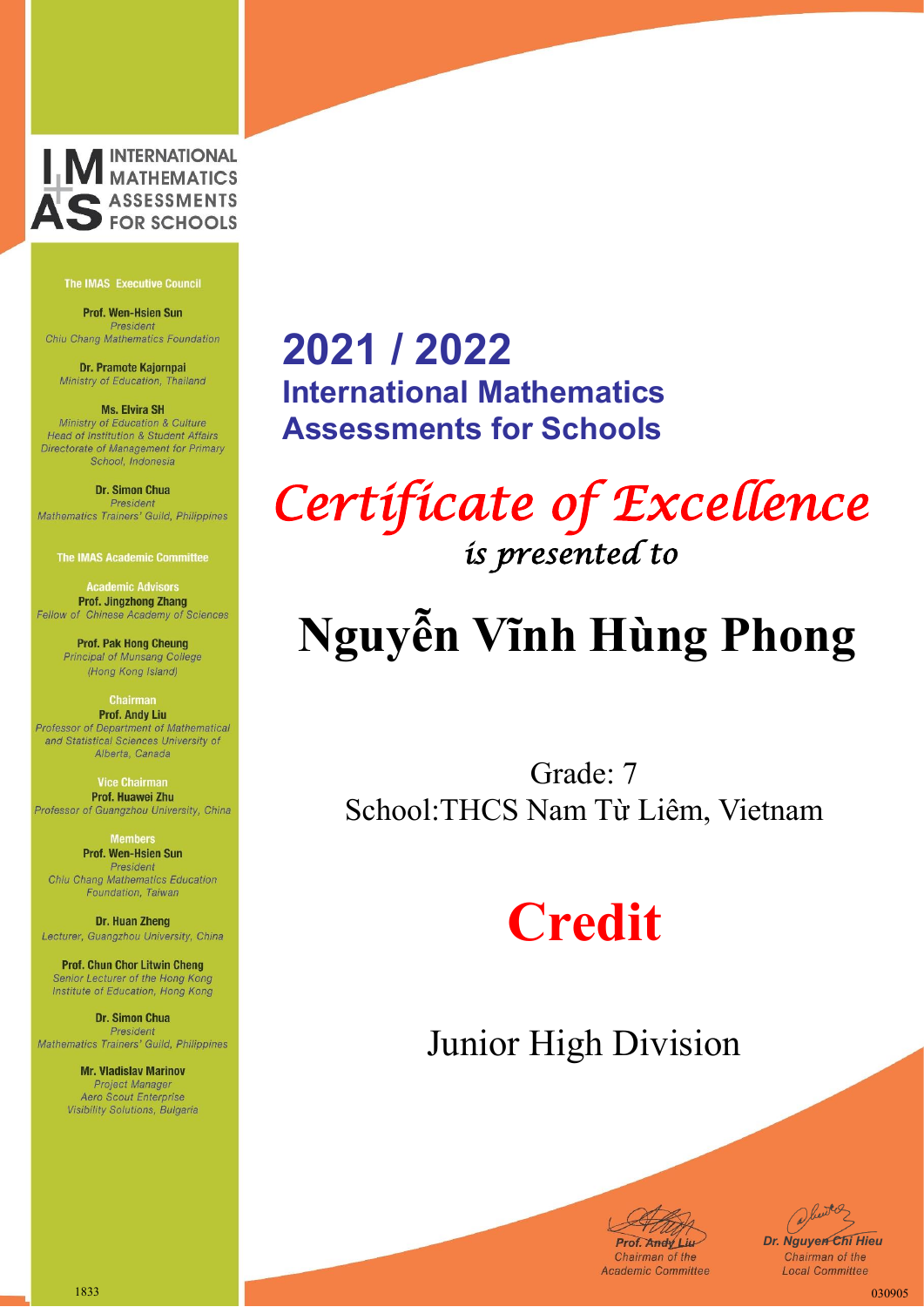

Prof. Wen-Hsien Sun President Chiu Chang Mathematics Foundation

Dr. Pramote Kajornpai Ministry of Education, Thailand

**Ms. Elvira SH** Ministry of Education & Culture Head of Institution & Student Affairs Directorate of Management for Primary School, Indonesia

Dr. Simon Chua President Mathematics Trainers' Guild, Philippines

**The IMAS Academic Committee** 

**Academic Advisors Prof. Jingzhong Zhang** Fellow of Chinese Academy of Sciences

> **Prof. Pak Hong Cheung** Principal of Munsang College (Hong Kong Island)

**Chairman Prof. Andy Liu** Professor of Department of Mathematical and Statistical Sciences University of Alberta, Canada

**Vice Chairma** Prof. Huawei Zhu Professor of Guangzhou University, China

> **Members** Prof. Wen-Hsien Sun President

Chiu Chang Mathematics Education Foundation, Taiwan

Dr. Huan Zheng Lecturer, Guangzhou University, China

**Prof. Chun Chor Litwin Cheng** Senior Lecturer of the Hong Kong Institute of Education, Hong Kong

Dr. Simon Chua President Mathematics Trainers' Guild, Philippines

> **Mr. Vladislav Marinov Project Manager** Aero Scout Enterprise Visibility Solutions, Bulgaria

### **2021 / 2022 International Mathematics Assessments for Schools**

*Certificate of Excellence is presented to* 

## **Phạm Minh Trí**

Grade: 7 School:THCS Nam Từ Liêm, Vietnam

## **Distinction**



Junited *Dr. Nguyen Chi Hieu* Chairman of the **Local Committee**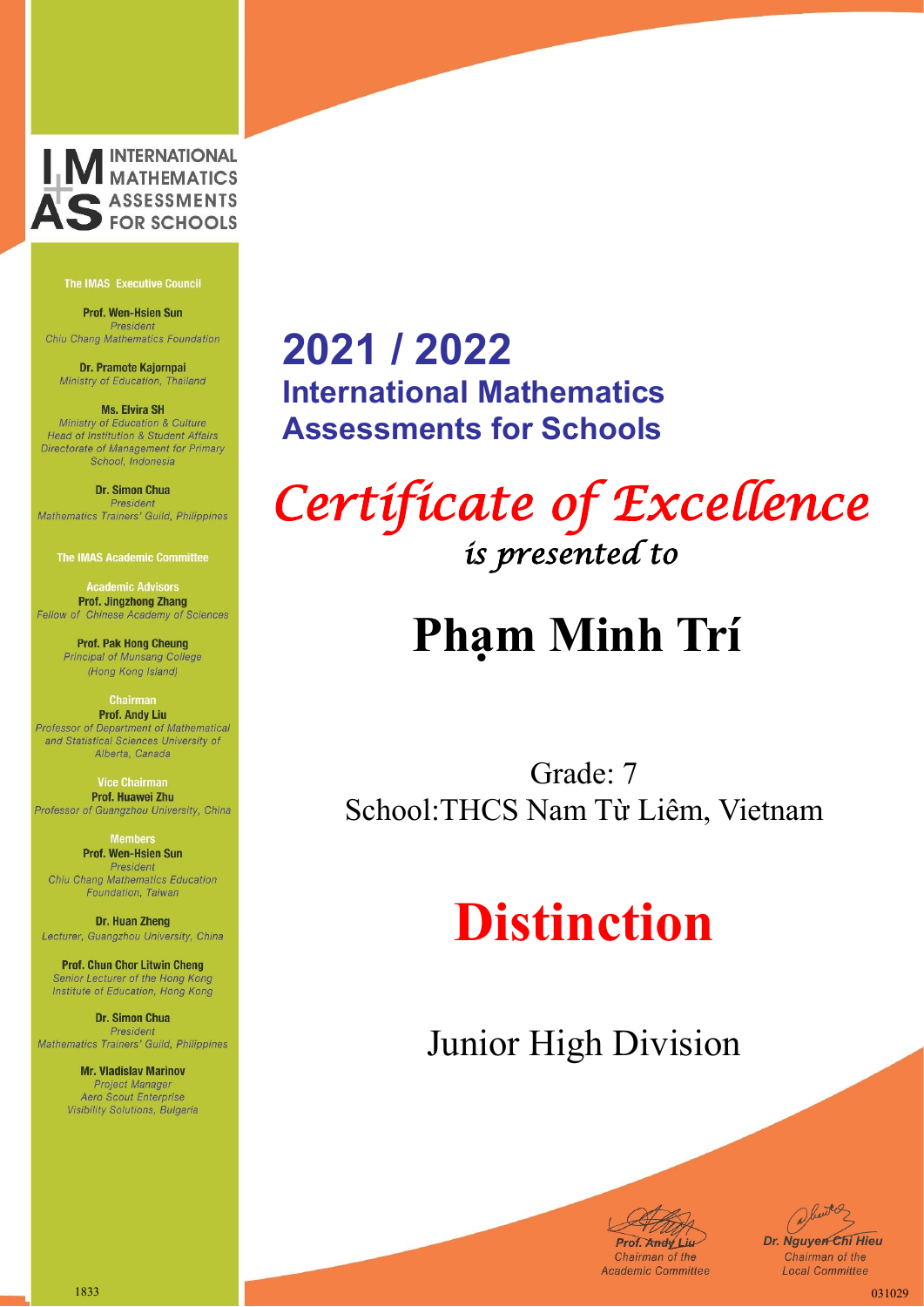

Prof. Wen-Hsien Sun President Chiu Chang Mathematics Foundation

Dr. Pramote Kajornpai Ministry of Education, Thailand

**Ms. Elvira SH** Ministry of Education & Culture Head of Institution & Student Affairs Directorate of Management for Primary School, Indonesia

**Dr. Simon Chua** President Mathematics Trainers' Guild, Philippines

**The IMAS Academic Committee** 

**Academic Advisors Prof. Jingzhong Zhang** Fellow of Chinese Academy of Sciences

> **Prof. Pak Hong Cheung** Principal of Munsang College (Hong Kong Island)

**Chairman Prof. Andy Liu** Professor of Department of Mathematical and Statistical Sciences University of Alberta, Canada

**Vice Chairma** Prof. Huawei Zhu Professor of Guangzhou University, China

> **Members** Prof. Wen-Hsien Sun President

Chiu Chang Mathematics Education Foundation, Taiwan

Dr. Huan Zheng Lecturer, Guangzhou University, China

**Prof. Chun Chor Litwin Cheng** Senior Lecturer of the Hong Kong Institute of Education, Hong Kong

Dr. Simon Chua President Mathematics Trainers' Guild, Philippines

> **Mr. Vladislav Marinov Project Manager** Aero Scout Enterprise Visibility Solutions, Bulgaria

### **2021 / 2022 International Mathematics Assessments for Schools**

*Certificate of Excellence is presented to* 

# **Nguyễn Đức Tuấn**

Grade: 7 School:THCS Nam Từ Liêm, Vietnam

# **High Distinction**



Juster *Dr. Nguyen Chi Hieu* Chairman of the **Local Committee**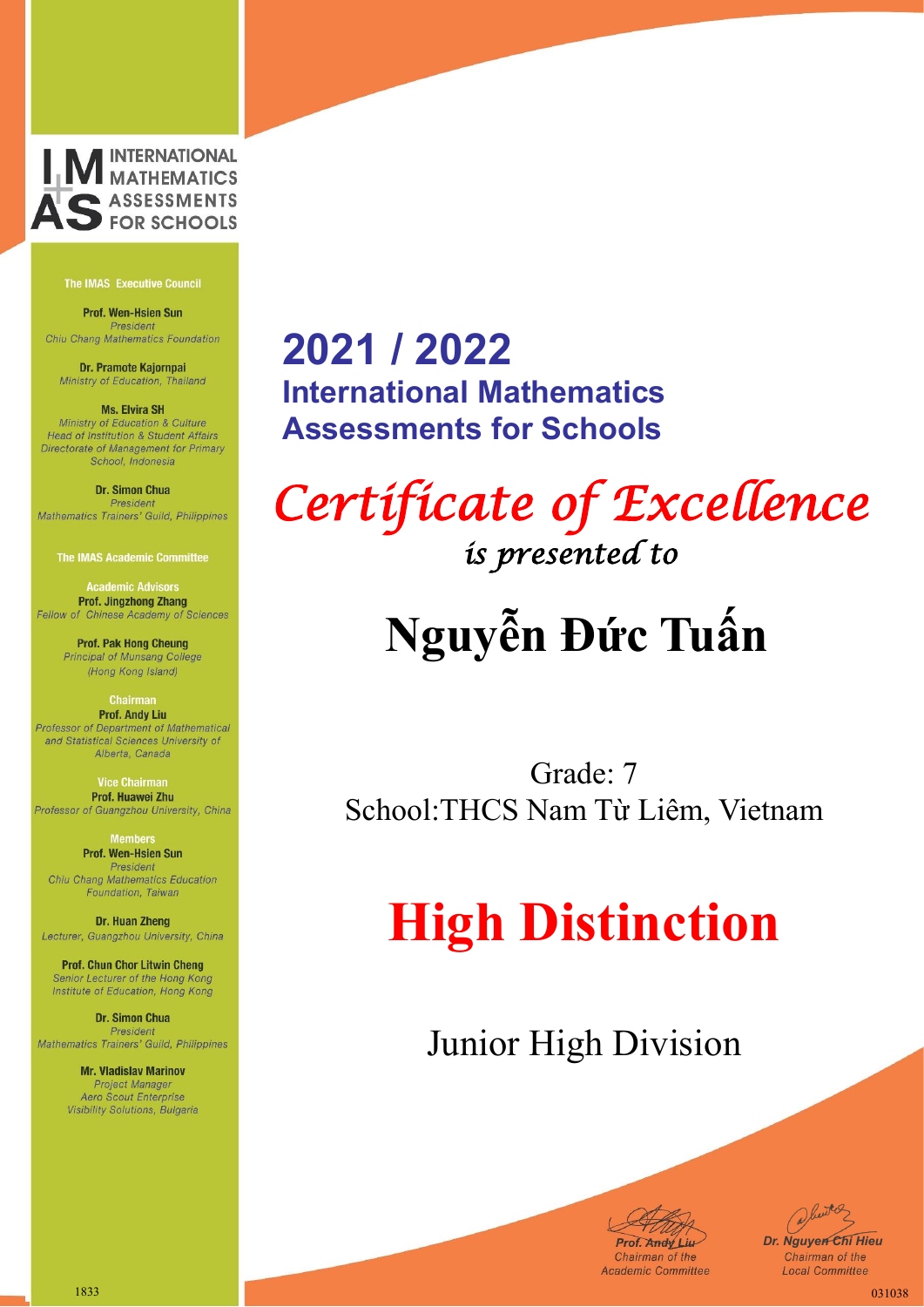

Prof. Wen-Hsien Sun President Chiu Chang Mathematics Foundation

Dr. Pramote Kajornpai Ministry of Education, Thailand

**Ms. Elvira SH** Ministry of Education & Culture Head of Institution & Student Affairs Directorate of Management for Primary School, Indonesia

Dr. Simon Chua President Mathematics Trainers' Guild, Philippines

**The IMAS Academic Committee** 

**Academic Advisors Prof. Jingzhong Zhang** Fellow of Chinese Academy of Sciences

> **Prof. Pak Hong Cheung** Principal of Munsang College (Hong Kong Island)

**Chairman Prof. Andy Liu** Professor of Department of Mathematical and Statistical Sciences University of Alberta, Canada

**Vice Chairma** Prof. Huawei Zhu Professor of Guangzhou University, China

> **Members** Prof. Wen-Hsien Sun President

Chiu Chang Mathematics Education Foundation, Taiwan

Dr. Huan Zheng Lecturer, Guangzhou University, China

**Prof. Chun Chor Litwin Cheng** Senior Lecturer of the Hong Kong Institute of Education, Hong Kong

Dr. Simon Chua President Mathematics Trainers' Guild, Philippines

> **Mr. Vladislav Marinov Project Manager** Aero Scout Enterprise Visibility Solutions, Bulgaria

### **2021 / 2022 International Mathematics Assessments for Schools**

*Certificate of Excellence is presented to* 

## **Lưu Đình Vũ**

Grade: 7 School:THCS Nam Từ Liêm, Vietnam

## **Credit**



Junited *Dr. Nguyen Chi Hieu* Chairman of the **Local Committee**